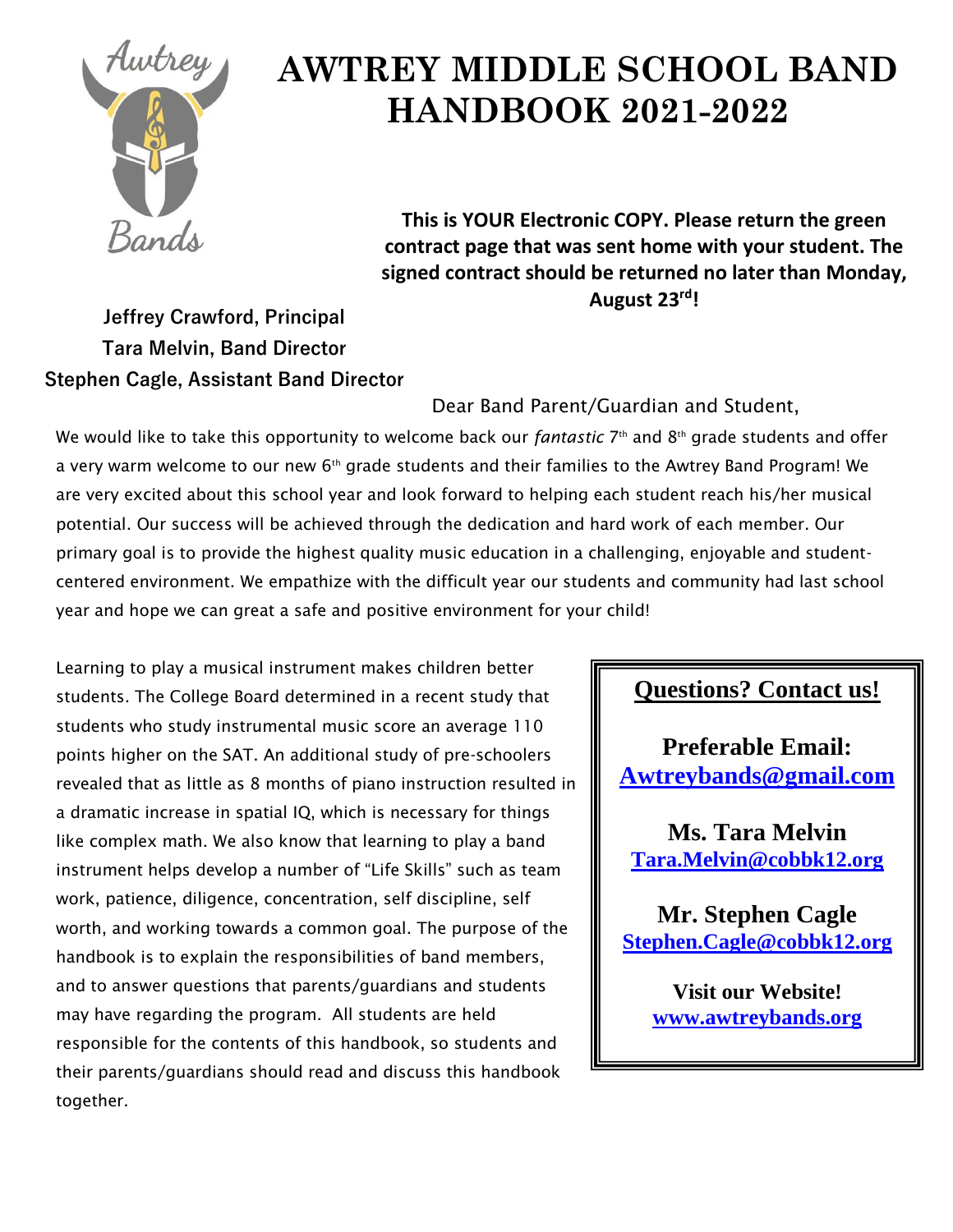# WELCOME FROM OUR BAND DIRECTORS

Dear Parents and Students,

My name is Tara Melvin and I am one of the Band Directors at Awtrey Middle! I am entering my 12th year teaching middle school band, and my fifth year at Awtrey. I am extremely excited to get started this year and cannot wait to get back to work with my students, old and new!

This community has something so special to offer. The level of excellence, dedication and tradition that this area possesses is growing exponentially. I have made lasting friendships and comradery with so many teachers, students, and families. I wish to continue the tradition of excellence and teamwork that has inspired me to work hard for my students and community in the 2021-2021 school year!

I hope you all have had a wonderful and restful summer vacation. I want to thank all of the parents and guardians that have contributed to your child's musical experience. Without you, there would be no instruments, no music or method books, no rides to rehearsals, and no encouragement. Your support is absolutely imperative and vital for your child's success. Please feel free to contact me at any time for any questions you might have.

Best wishes for an amazing school year. I can't wait to start a new fantastic year!

Sincerely,

Tara Melvin Band Director [Tara.Melvin@cobbk12.org](mailto:Tara.Melvin@cobbk12.org)

Awtrey Band Students and Families,

I hope that you had a wonderful summer and you are excited to be with us for the 2021-2022 school year.

To our 7th and 8th graders: I am truly looking forward to working with you this year, 2010-2021 was challenging in many ways but I know that we can make 2021-2022 a great school year. To our new 6th graders: we are so excited to have you become a part of our Awtrey Band family and we know that you will be a wonderful addition to the tradition of excellence that we have grown accustom to!

This will be my  $6<sup>th</sup>$  year at Awtrey Middle School and I have come to love and appreciate this community of students and parents immensely during that time. The excitement towards music and excellence in the families that surround this school is contagious, and it makes Awtrey a wonderful place to learn and teach. This year promises to be an exciting one and we can't wait to continue making memories and working hard together!

Lets make it another GREAT year for the Awtrey Middle School Band! GO VIKINGS!

Sincerely,

Stephen Cagle Assistant Band Director [stephen.cagle@cobbk12.org](mailto:stephen.cagle@cobbk12.org)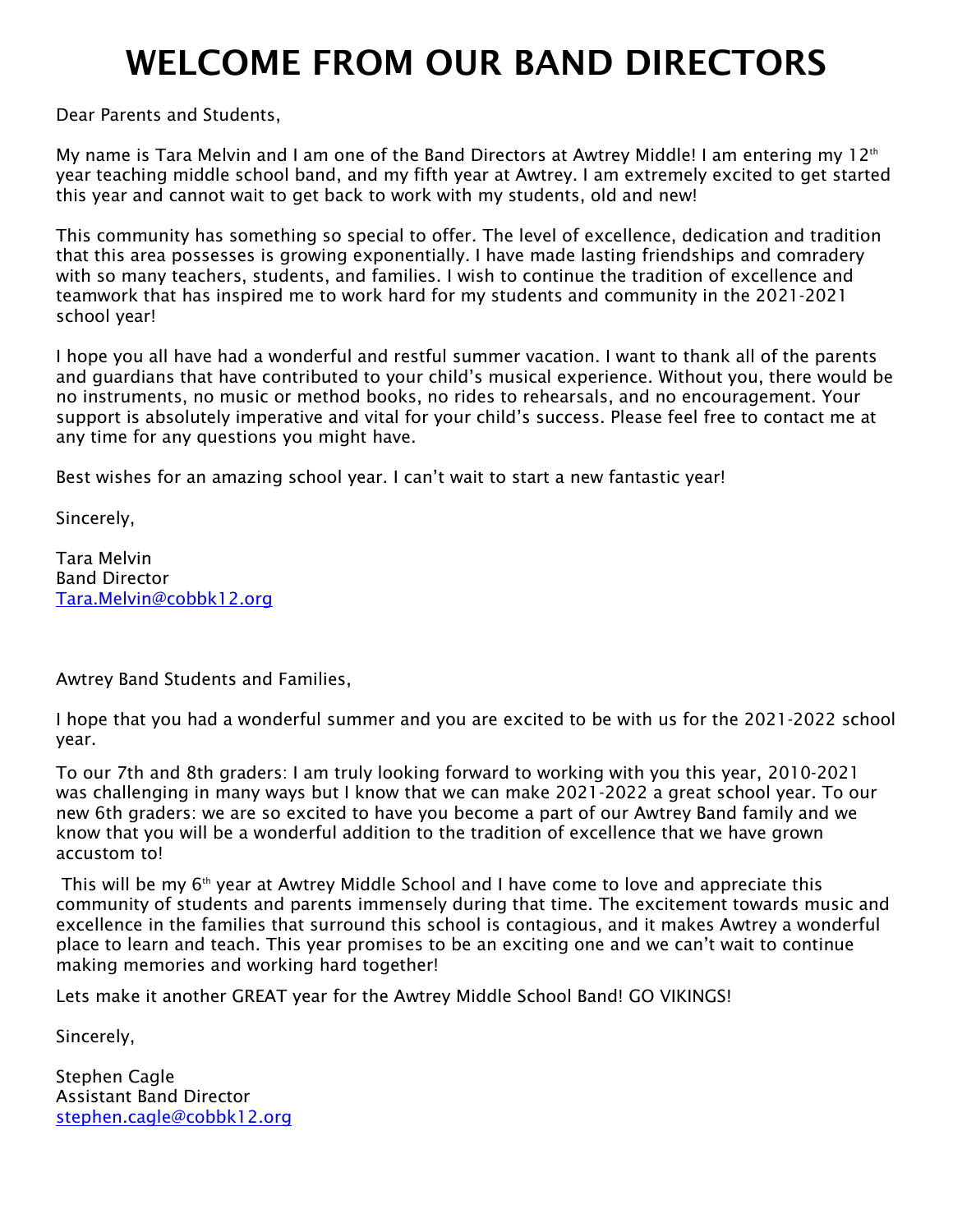# Curriculum and Grading: 7<sup>th</sup> and 8<sup>th</sup> Grade Band

#### Performance Assessments.………………………………………60%

(Playing Assessments, Written Assessments)

- Students will play sections of their music individually or in small groups. Tests will be announced at the beginning of each unit and written down in their planner. Playing tests will consist of one or more of the following musical aspects: tone, intonation, rhythm, pitch, phrasing, articulation, dynamics, meter, & steady beat. They may also include skills and techniques such as posture, embouchure, breathing, and sight reading. Written tests may consist of musical terms and/or various aspects of music theory and history. Students will be made aware of the grading rubric that will define the various levels of skill proficiency.
- All missed assessment grades must be made up. Students have the number of days missed from school to make up work missed while absent. It is the responsibility of the student to make arrangements for making up a test.

#### Rehearsal Standards/Participation……………………………30%

• Students are expected to have practiced their individual part PRIOR to rehearsals. They are expected to participate in class (playing their instruments, demonstrate the best posture and instrument posture to their ability, etc.)

#### Practice Standards/Reflections.….………………………………10%

• Equipment Check, Rehearsals, Performances

# <u>6th Grade Band</u>

#### Pass Off Completion……………………………………………….60%

• 6 th Graders will be issued a "Pass Off Sheet" every grading quarter (9 weeks). This curriculum sheet will list small performance, theory, or performance enhancing tasks that they must complete before the grading period is over. There will be a certain number of required, choice, and extra credit pass offs. The number of pass offs that students must complete by grading period will increase as the years goes on.

#### Rehearsal Standards/Participation……………………………30%

• Students are expected to have practiced their individual part PRIOR to rehearsals. They are expected to participate in class (playing their instruments, demonstrate the best posture and instrument posture to their ability, etc.)

#### Practice Standards/Reflections.….………………………………10%

• Equipment Check, Rehearsals, Performances

*PLEASE NOTE: DAILY HOMEWORK is to practice instruments OUTSIDE OF BAND CLASS. Practicing is much more effective if you practice several times per week in shorter amounts of time, rather than one or two long sessions. Band classes do not count toward practice time, but extra ensembles, lessons, and time in the mornings in the band room do count in addition to practicing at home.*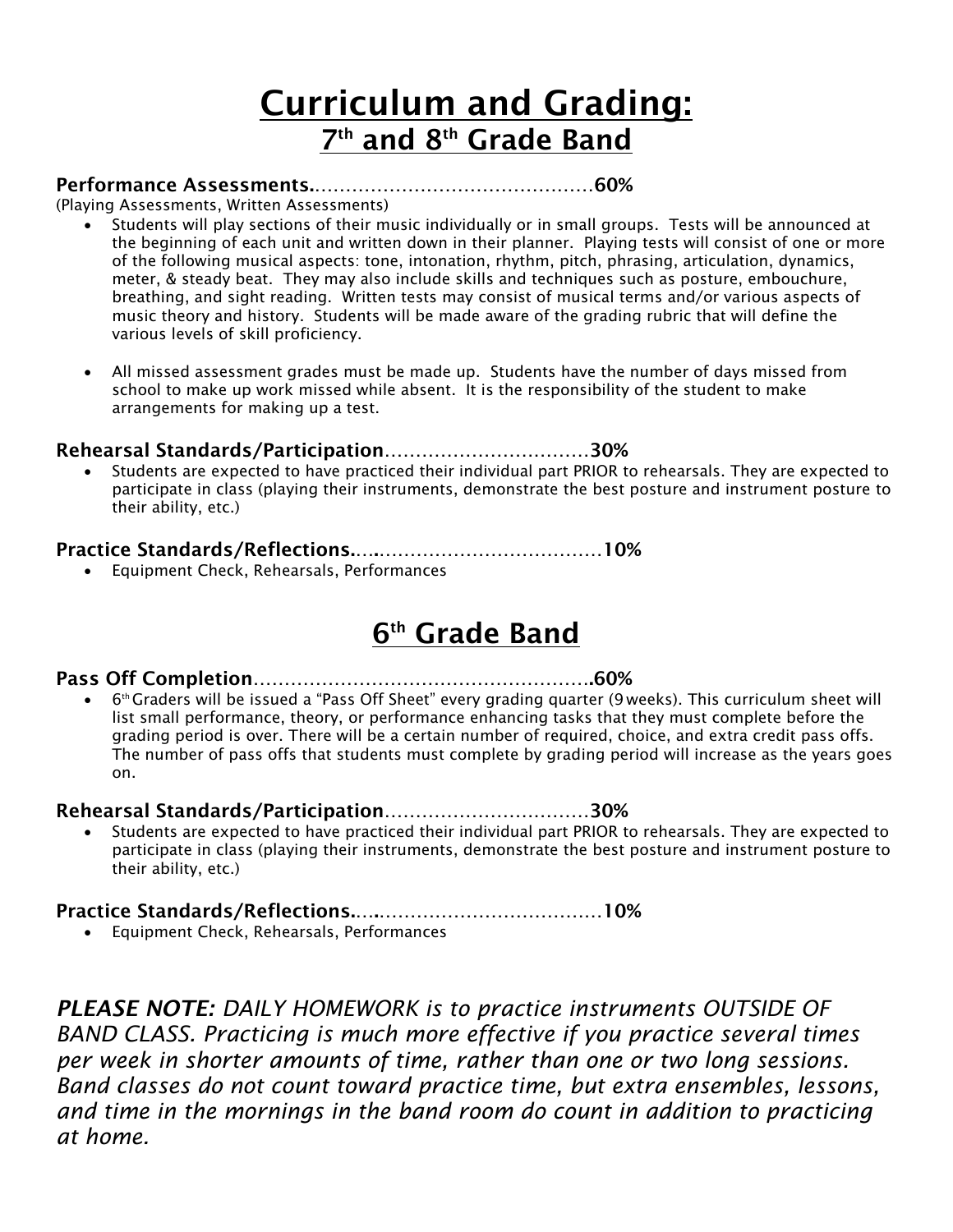# BANDROOM ETTIQUETTE

- 1. Students are expected to arrive in a quiet and orderly manner.
- 2. Students are expected to assemble their instruments promptly and look over the class assignments.
- 3. Students are expected to handle their instruments and all band property carefully and with respect.
- 4. Each student will ONLY hold or play his/her own instrument.
- 5. Unnecessary talking or playing is not permitted.

6. Students are expected to treat everyone with respect (Teachers, Substitute Teachers, School Staff, Administrators, and Peers).

- 7. Food and gum are not allowed in the band room.
- 8. Students are responsible for the proper storage of their own instrument (band room or locker).

9. Students will receive a band pass once a school year to be used for the drop-off and retrieval of their instrument. The misuse of the pass will result in the denial of all band pass privileges.

10. Only band students are allowed to enter the band room.

# Required Materials:

#### 6 th GRADE:

- 1 inch solid black binder, with clear sheet protectors.
- Habits of a Successful Beginning Band Musician (green book) for Band Book #1
- Set of 5 dividers
- Soft 3 ring binder pencil pouch
- **PENCILS**
- NOTEBOOK PAPER for binder

#### 7 th & 8th GRADE:

- 1 inch solid black binder, with clear sheet protectors.
- Set of 5 dividers
- Soft 3 ring binder pencil pouch
- **PENCILS**
- NOTEBOOK PAPER for binder

\*Pencils and instruments are required EVERY DAY for class.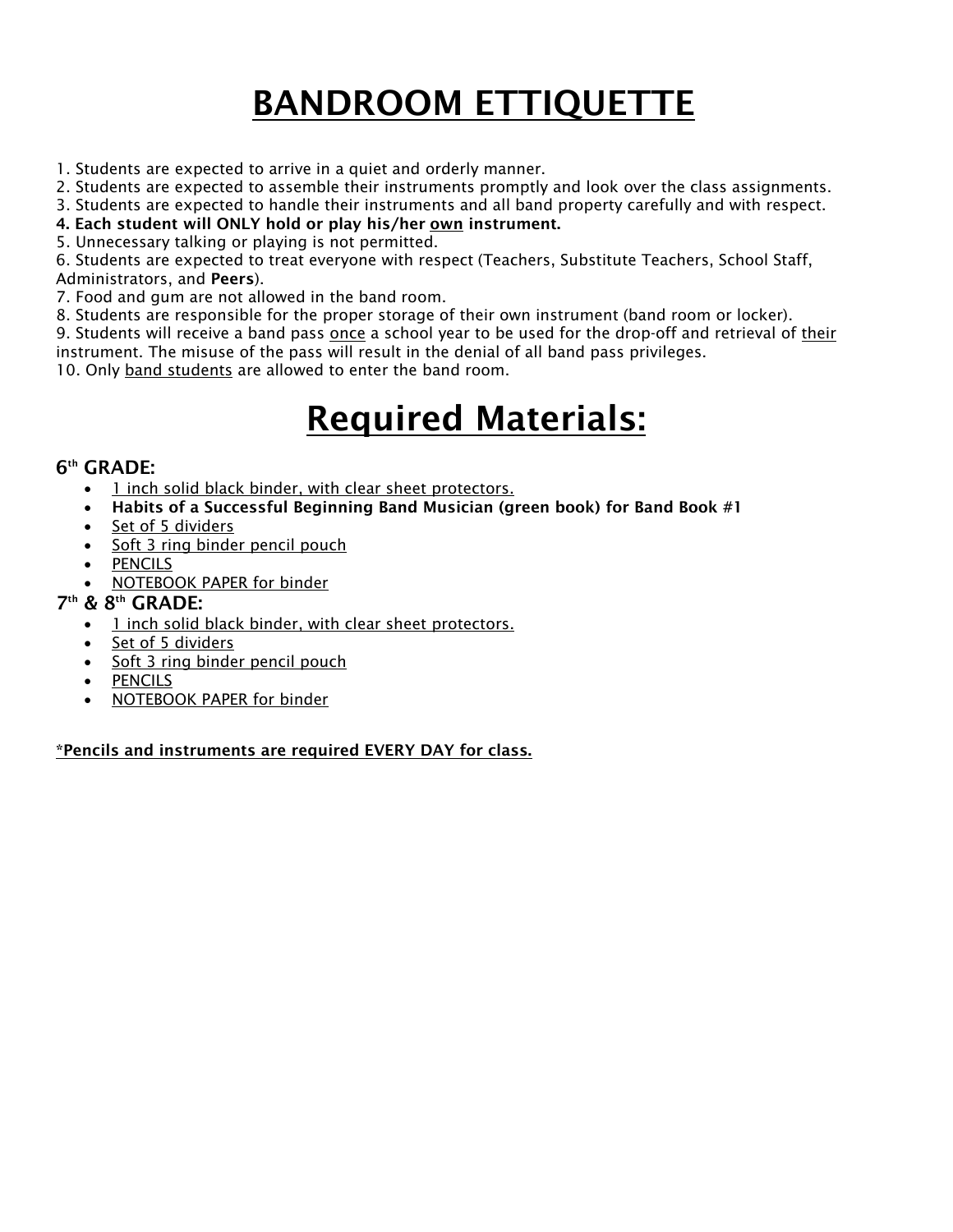# Awtrey Band 2021-2022 Calendar

\*\*Please note that dates are subject to change, cancelled, or dates added through the year. We will let you know if date changes occur through email\*\*

| <b>Date</b>                   | <b>Time</b>          | <b>Event/Location</b>                        | <b>Students Involved</b>                             |
|-------------------------------|----------------------|----------------------------------------------|------------------------------------------------------|
| September 3rd                 | 5:00pm               | 8 <sup>th</sup> Grade Night                  | 8 <sup>th</sup> graders zoned for                    |
| (Friday)                      |                      | @Allatoona HS                                | Allatoona HS                                         |
| September $7th - 21st$        | All Day              | Awtrey Music Dep Fundraiser Kick             | <b>All Band Students</b>                             |
|                               |                      | Off!                                         |                                                      |
| September 9 <sup>th</sup>     | <b>Class Periods</b> | 6 <sup>th</sup> Grade Beginning Band Recital | 6 <sup>th</sup> Grade Students                       |
| (Thursday)                    |                      |                                              |                                                      |
| September 10 <sup>th</sup>    | $5:00$ pm            | 8 <sup>th</sup> Grade Night                  | 8 <sup>th</sup> graders zoned for North              |
| (Friday)                      |                      | @North Cobb HS                               | Cobb HS                                              |
| September $11th$              | All Day              | 6 <sup>th</sup> Grade Carnival               | Encouraged for all 6 <sup>th</sup>                   |
| (Saturday)                    |                      | <b>North Cobb HS</b>                         | graders                                              |
| October 6 <sup>th</sup>       | 6:30pm               | 8 <sup>th</sup> Grade Fall Concert           | $8th$ Grade Only                                     |
| (Wednesday)                   |                      | @North Cobb PAC                              |                                                      |
| November $11^{th}$            | 6:30pm               | 6 <sup>th</sup> Grade Fall Concert           | $6th$ Grade Only                                     |
| (Thursday)                    |                      | @AMS Gym                                     |                                                      |
| November $12th$               | All Day              | 7 <sup>th</sup> Grade Concert                | $7th$ Grade Only                                     |
| (Friday)                      |                      | @AMS Gym                                     |                                                      |
| December 4 <sup>th</sup>      | Assigned             | All-State and Honor Band District            | 7 <sup>th</sup> and 8 <sup>th</sup> Graders Only     |
| (Saturday)                    | Times                | <b>Auditions @Dodgen MS</b>                  |                                                      |
| December 7 <sup>th</sup>      | 6:30pm               | 8 <sup>th</sup> Grade Winter Concert         | 8 <sup>th</sup> Grade Only                           |
| (Tuesday)                     |                      | @AMS Gym                                     |                                                      |
| December 9th-11 <sup>th</sup> | All Day              | MidFest                                      | Selected 7 <sup>th</sup> and 8 <sup>th</sup> Graders |
| (Thurs-Sat)                   |                      | @UGA                                         | Only                                                 |
| February $2^{nd} - 3^{rd}$    | All Day              | <b>GMEA District 12 Honor Band Festival</b>  | <b>Selected Students</b>                             |
| (Fri-Sat)                     |                      | @Lovinggood MS                               |                                                      |
| February 12 <sup>th</sup>     | All day              | Symphonic Camp NC Cluster                    | 8 <sup>th</sup> Grade Only                           |
| (Saturday)                    |                      | @NCHS                                        |                                                      |
| March 21st -24 <sup>th</sup>  | Assigned             | <b>LGPE Window</b>                           | 7 <sup>th</sup> and 8 <sup>th</sup> Grade Students   |
| (Mon-Fri)                     | Day/Time             | @South Cobb HS                               |                                                      |
| March 22 <sup>nd</sup>        | Assigned             | Southeastern Music for All Regional          | 8 <sup>th</sup> Grade Only                           |
| Tuesday                       | Day/Time             | Festival @GSU                                |                                                      |
| May 10th                      | 6:30 <sub>pm</sub>   | <b>Spring Concert</b>                        | <b>All Band Students</b>                             |
| (Tuesday)                     |                      | <b>North Cobb PAC</b>                        |                                                      |
| May 17th-21st                 | All Days             | Orlando Trip!                                | 8 <sup>th</sup> Grade Students attending             |
| (Tues-Sat)                    |                      |                                              | and chaperones                                       |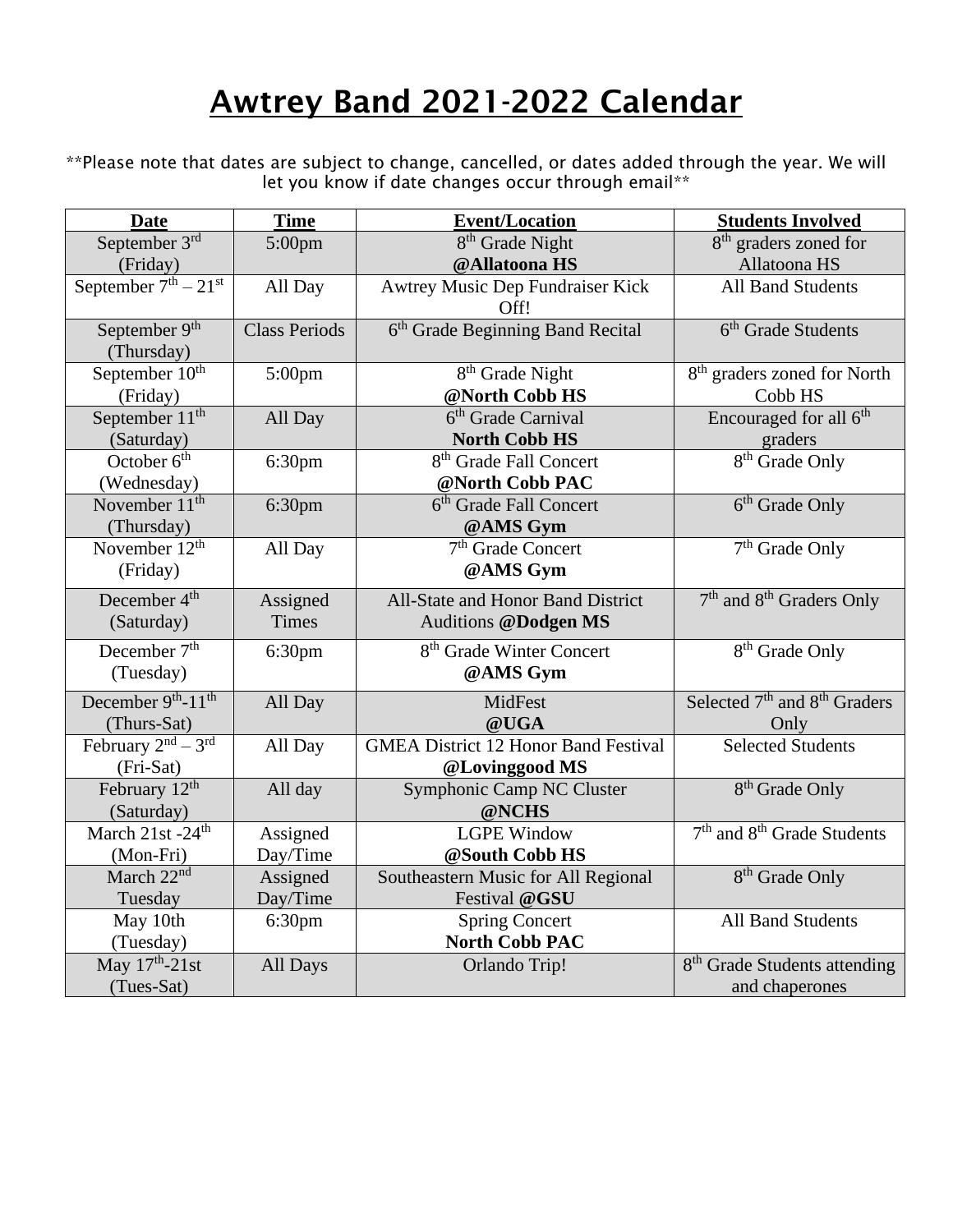# Additional Info

## DAILY PRACTICE

Daily practice is the most important ingredient for success in playing a musical instrument. The way in which a student practices usually determines how successful he/she will be on that instrument. Those practice habits are formed early. As parents, please take an active role in your child's music study. Your support, encouragement, and structure at home will be important in helping your child find success. Even parents with no musical background can be of great help to a child studying music by monitoring practice sessions. Here is a list of important considerations for home practice:

- Encourage practice as a priority, not something to do after all else is done
- Schedule a consistent, daily time to practice

Be sure to practice using a wire stand rather than playing music on a bed or desk. This allows for proper posture and playing position. Good habits only!!

- Provide a quiet place for practice
- Remain nearby whenever possible and monitor the routine (see below)
- PRAISE your child's efforts and achievements

#### Sample Practice Routine

Warm-up (5 minutes): mouthpiece playing, long tones Technique (10 minutes): scales or technique assignments from class Band Music (10 minutes): selections programmed for the concert Fun (5 minutes): any other music the student enjoys playing

A student's goal should be to practice at least twenty minutes, six days per week. Seventh and eighth grade students preparing for Solo & Ensemble, UGA Midfest, Honor Band and All-State auditions should practice thirty to forty-five minutes daily. Any student may receive extra help during morning practice 8:15 am to 8:45 am starting the week of August 19, 2019.

Private lessons on an instrument provide a student with valuable one-on-one instruction. Students taking private lessons experience significant growth in their playing ability regardless of age level. Each family is encouraged to consider private music lessons to compliment the instruction received at school. Private lessons are available from several music stores in the area. An additional list of private instructors is also available at school. Statistics show that students who study privately excel not only in performance on their instruments, but in academics as well.

### INSTRUMENT CARE

The maintenance and care of the musical instrument is the responsibility of each student. Daily instrument maintenance should be taken care of at home. If a student's instrument is being repaired, a signed note is needed from a parent/guardian. All woodwind students are expected to have a minimum of 4 playable reeds with them at all times. All brass students are expected to have valve/slide oil with them daily. Every effort will be taken by a director to take care of small repairs, but please be advised that time restraints and repair skills are extremely limited.

## SCHOOL-OWNED INSTRUMENTS

A student using a school-owned instrument must fill out an instrument loan contract with a parent signature before an instrument can be issued. Thousands of dollars have been invested in school-owned instruments, and students performing on a school-owned instrument will receive an instrument in proper working condition. Students are expected to treat and maintain the instrument with care throughout the year. Students who do not take care of school-owned instruments will lose the privilege of using one!

## CHANGING INSTRUMENTS

Every effort has been made to help each student discover the instrument that will provide him or her with the most successful musical experience. Commitment and dedication are vital to achieving that success. Changing instruments puts a student back at the beginner level on the new instrument and causes a student to play "catch-up". With the large number of students seen each day, we are unable to provide the instruction during class necessary for a student to achieve success after changing instruments.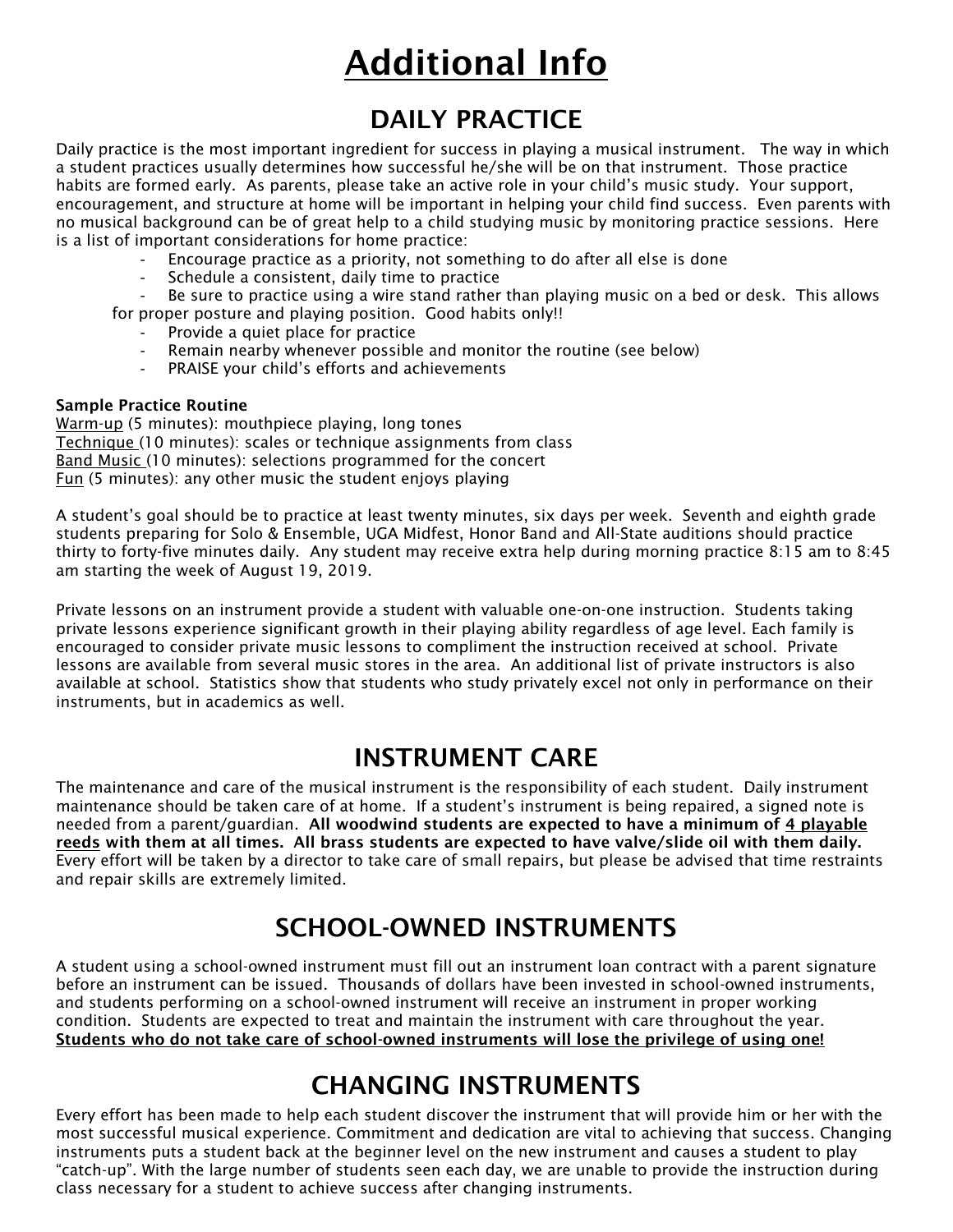# SCHEDULE CHANGES

If a band student decides with his/her parents that he or she no longer wishes to continue in the band program, a note from the parent/guardian must be written to the band directors. This schedule change *will only be done at the end of a school year*. Therefore, written notification must be turned into the band directors prior to the end of the school year. Students who demonstrate a lack of interest in band through lack of preparation, disruptive behavior, or serving as a distraction may be removed from band class by a director or administrator.

### UNIFORM INFORMATION

### \*\*\*We will be sending home order information and cost during school year\*\*\*

#### 7<sup>th</sup> & 8<sup>th</sup> Grade:

- Charcoal "Awtrey Music" Polo (student order from school)
- Black dress pants, black socks, and black dress shoes (student purchase)

#### **6th GRADE ONLY**

- Charcoal "Awtrey Music" Polo (student order from school)
- Jeans and shoes (student purchase)

## PERFORMANCE ATTENDANCE

Concerts are an integral part of the band program. Student concerts are performance evaluations of the music and concepts that were studied during the grading period. They are the culminating activity where weeks of band rehearsals and student home practice are demonstrated publicly. The National Standards for the Arts state that student performances are an essential part of music education. Student Performances are also required as part of Georgia's Performance Standards. Therefore, students are expected to attend all concerts as a portion of their grade. A list of concert dates is included in this handbook to assist families with scheduling. Concert dates and related details will also be communicated through class announcements, letters to parents, band website and emails.

\*\*In the event of absence of a concert, students will be asked to perform their concert music for a director in lieu of their concert attendance grade. In the event of absence due to emergency or illness, a written note from a parent or a doctor must be provided to be excused.\*\*

## PAYMENT PROCEDURES

With all of the exciting opportunities available to Awtrey Middle School Band Students, there will be many times throughout the year that your child must bring payment to school. Due to Cobb County policy, only school bookkeepers are allowed to handle money turned in by students, whether in the form of cash, check, or money order. Teachers are not allowed to handle the money in any way. For this reason, payment that your child brings to school should be handled in the following way:

1. Checks and money orders should be made out to Awtrey Middle School. Cash must be the exact change since the bookkeeper cannot provide change.

- 2. Payment of any sort must be inserted into a pre-printed Cobb County payment envelope.
- 3. You or your child must fill out the front of the envelope completely and legibly.

4. The sealed envelope should be deposited into one of the black lock boxes distributed throughout the school.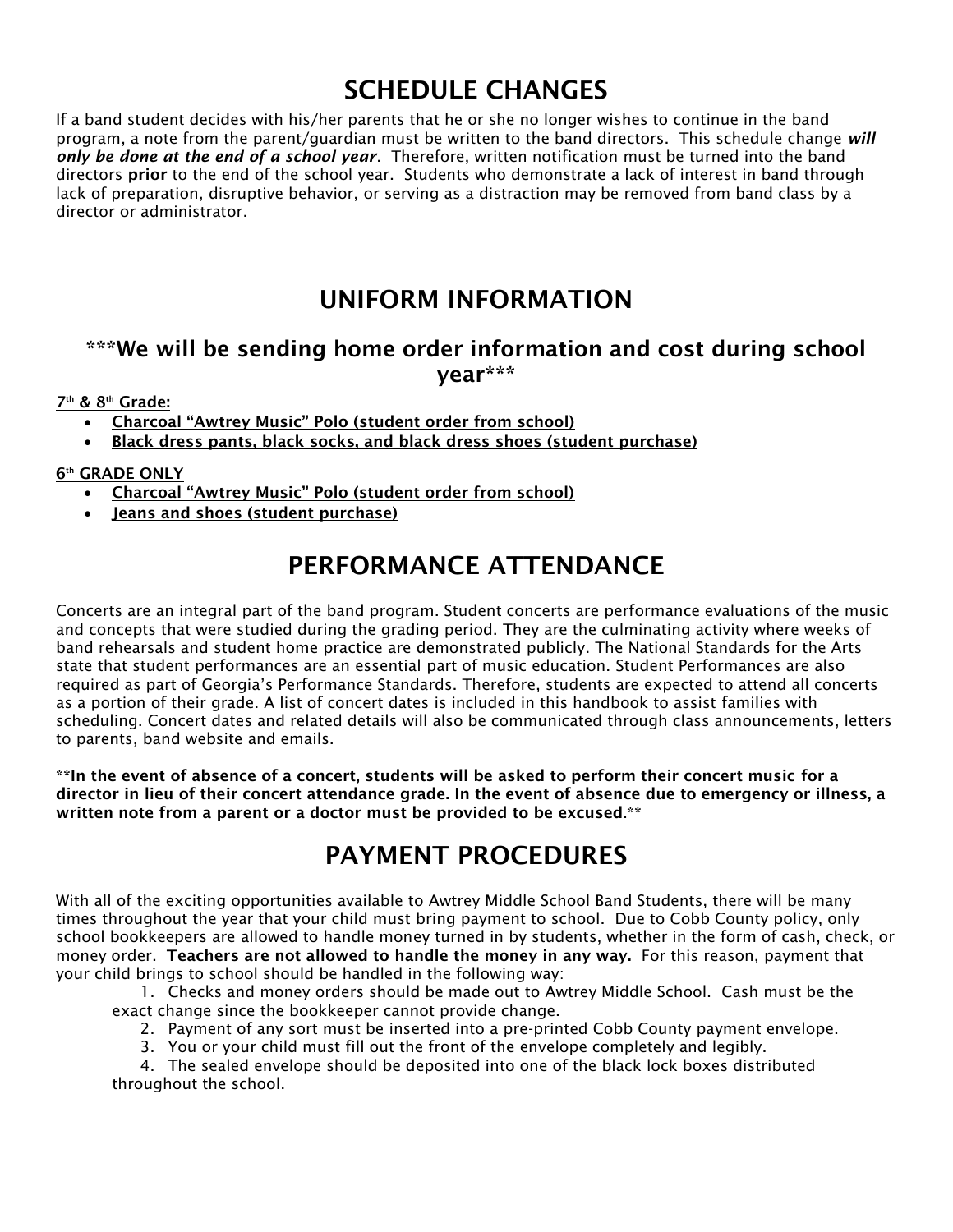## FUNDRAISING

Fundraising is an important and vital opportunity for our band program to thrive and to ultimately give the best possible experience for your child. We will have our first fundraising opportunity kicking off in early September and other ones scheduled throughout the year. Thank you in advance for your support!

## **LOCKERS**

We are fortunate to have lockers in which to store many of our instruments, whether individually-owned or school-owned. Some students will use cubbies in the instrument storage room in place of lockers. Every student will be assigned a locker storage space to store materials for band throughout the year.

Band lockers should only be used for the materials necessary for band class: instruments, method books, mouthpieces, etc. Textbooks/materials for other classes, gym clothes, and food/drink of any kind may not be stored in band lockers.

## BEFORE/AFTER SCHOOL HELP

The band room will be open at 8:15am on select days for the following:

- Playing test make-ups
- Extra help (auditions, honor band, all-state, etc.)
- Small-group coaching (Solo/Ensemble, Chamber Music, etc).

Students may sign up in advance in the band room to come for extra help. In order to help each student to the best of our ability, the sign-in sheet is short. Spots will fill quickly, so plan ahead. Waiting until the last minute to get help on test material will provide a negative result!

The band room is open every day at 8:50am for additional practice. Students MAY NOT come to band room unless they are practicing.

## Hall Passes

Students must have a hall pass issued by a teacher any time they are out of class. The student agendas will be used as a hall pass. No students are allowed out of class without a signed student agenda. A signed pass from a staff member must be used for a class tardy to be excused. A pattern of unexcused tardy offenses will earn administrative consequences.

## Bring Your Own Device (BYOD):

Students and parents/guardians participating in BYOD must adhere to the Student Code of Conduct within the Board policies, particularly Internet Acceptable Use policy. Approval forms must be completed and submitted before personal devices are used in school. Please refer to the school web site for updated requirements and plans for this technology initiative. An expectation includes all devices being secured in assigned lockers until staff permission is received to bring devices to class.

## Academic Dishonesty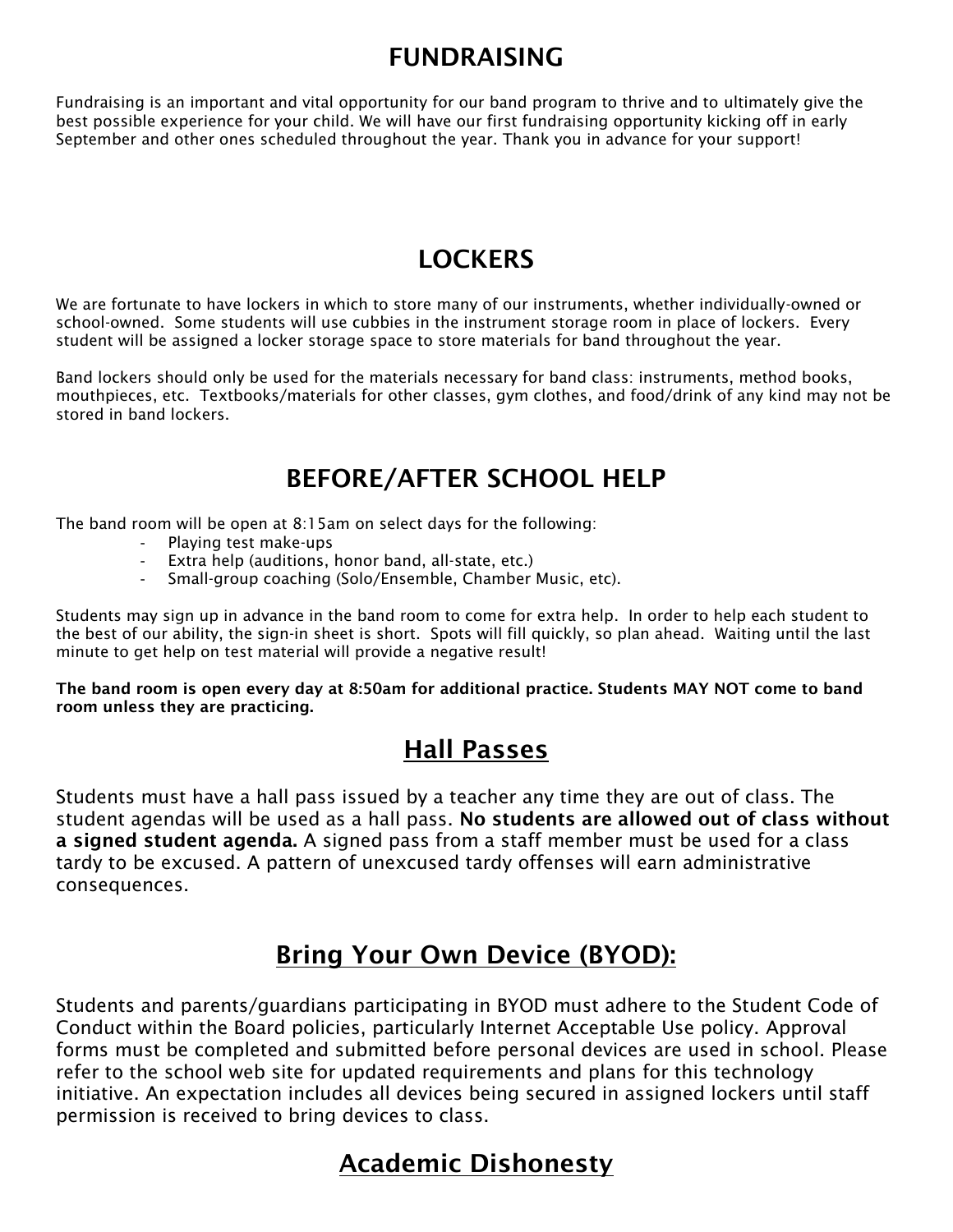Students who cheat on a graded assignment/assessment, including providing work to others, or plagiarize, using a writer's ideas without giving due credit, will earn a major infraction and a lower class conduct grade will be earned. The student will be assigned a replacement assignment to be completed during the assigned in-school suspension (ISS). This violation will earn at best a "Needs Improvement" conduct grade for the respective class, and ineligibility for the current quarter's honor roll status. The exception will be homework assignments which will earn a minor infraction and receive no credit.

## Conduct Grades

A student's conduct grade is determined by his/her behavior. The student's behavior should have no direct bearing on his/her academic grade. These standards for determining conduct grades are used school-wide. Teacher teams incorporate these standards into their behavior management plans, including utilizing our minor infractions tracking plan. Students must earn satisfactory conduct grades to earn honor roll status. All students are informed of this information at the beginning of the year. The following codes are the conduct grades given on progress reports and report cards:

S = Satisfactory N = Needs Improvement U = Unsatisfactory

## Late Work

Students who don't submit required graded work by the deadline will follow our adopted late work plan. Late homework can receive feedback but not credit. Late work other than homework will follow our minor infractions plan. Late work other than homework will be completed during a teacher assigned time, including Viking Time and after school detention. The student's conduct grade may be impacted by late work that earns minor infractions. Late work that earns minor infractions may require alternative/modified assignments.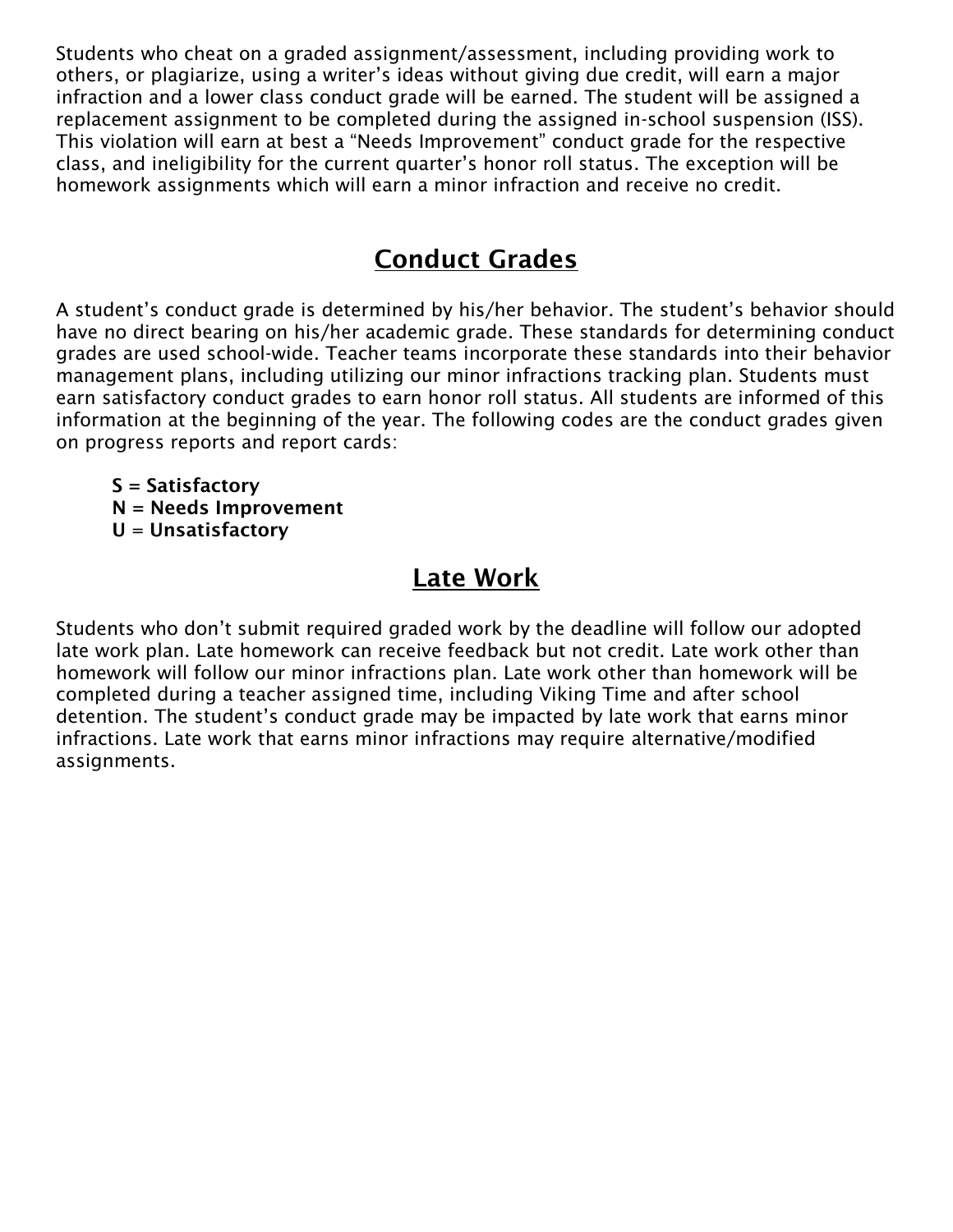# Syllabus

### **Awtrey Middle School**

### 6th Grade Band

### **Standards:**

- MSBB.CR.1 Improvise, compose, and arrange music within specified guidelines.
- MSBB.PR.1 Sing alone or with others.
- MSBB.PR.2 Perform on instruments through a varied repertoire of music, alone and with others.
- MSBB.PR.3 Read and identify elements of notated music.
- MSBB.RE.1 Listen to, analyze, and describe music.
- MSBB.RE.2 Respond to music and music performances of themselves and others.
- MSBB.CN.1 Understand relationships between music, other arts, other disciplines, varied contexts, and daily life.

### • **Rules, Expectations, and Procedures**

- Materials
- Rehearsal Procedures
- Handbook Information
- **Keeping the Beat Activities**
- Different tempos
- **Clapping & Counting - Simple Rhythms in 4/4**
- Note & Rest Values: Whole, Half & Quarter. Eighth, Sixteenth
- **Aural Skills - Solfege**
- Call and Response, matching pitch, internalizing pitch
- **Instrument Introductions - Woodwind, Brass, Percussion**
- **Breathing in Band**
- In through the mouth, no tension
- Simple counts with visual of paper, finger, etc
- **Note Literacy**
- Reading Notes on a Staff
- Fingerings (instrument Specific)
- Introduction of Ledger Lines and extended range
- **Steps 1, 2, 3:**
- Good Posture
- Instrument Assembly for their Instrument, Instrument Technique, Embouchure, Tone
- **Basic Instrument Maintenance**
- **Learning to Perform Simple Songs/Pieces/Scales**
- **Performance Skills**
- Tone Quality
- Ensemble Balance
- Dynamics
- Basic Articulation tonguing
- Basic Rhythm Reading of simple rhythms
- 4 major scales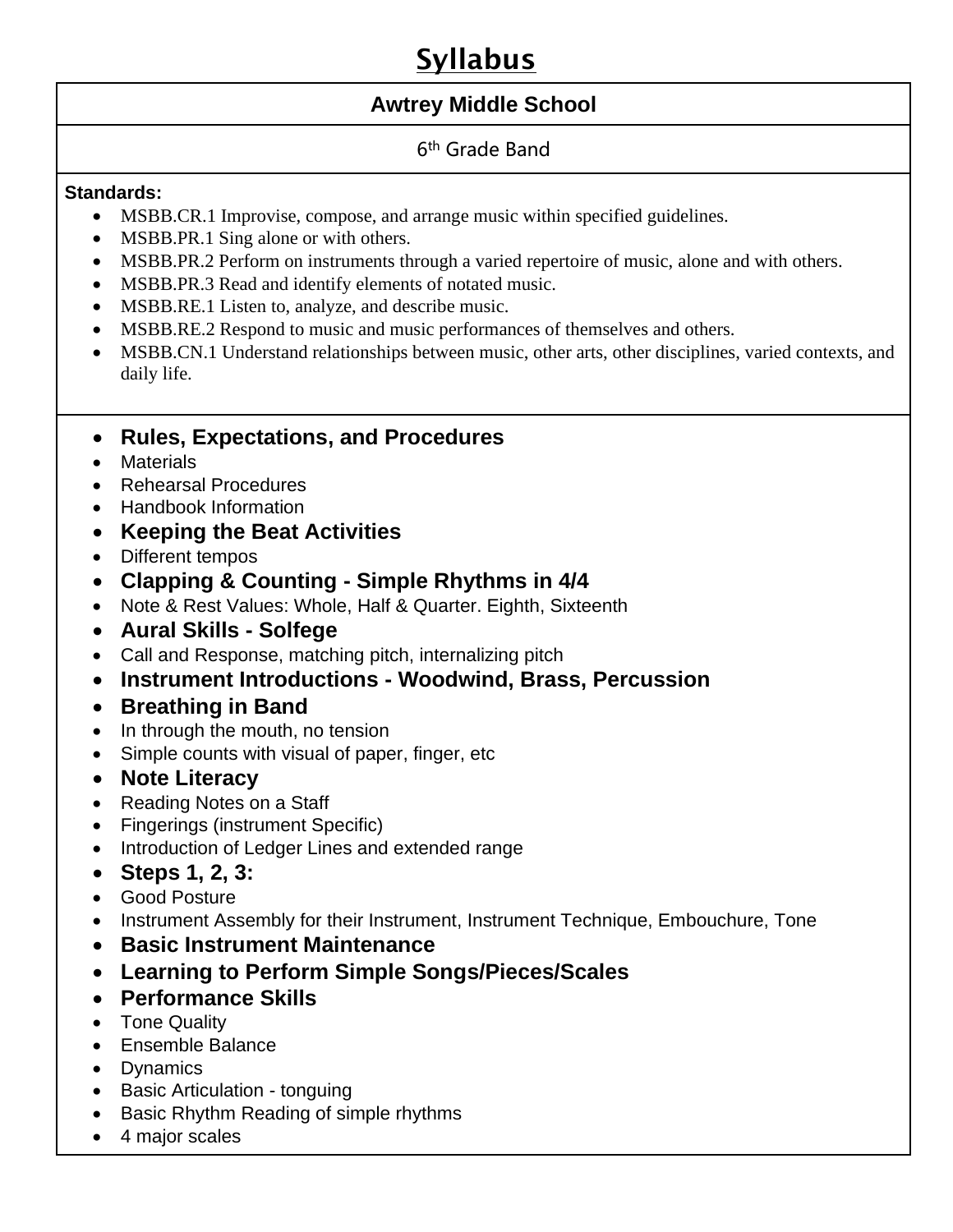### **Awtrey Middle School**

### 7th Grade Band

### **Standards:**

- MSIB.CR.1 Improvise, compose, and arrange music within specified guidelines.
- MSBB.PR.1 Sing alone or with others.
- MSBB.PR.2 Perform on instruments through a varied repertoire of music, alone and with others.
- MSBB.PR.3 Read and identify elements of notated music.
- MSBB.RE.1 Listen to, analyze, and describe music.
- MSIB.RE.2 Respond to music and music performances.
- MSBB.CN.1 Understand relationships between music, other arts, other disciplines, varied contexts, and daily life.
- **Rules, Expectations, and Procedures**
- Materials
- Rehearsal Procedures
- Handbook Information
- **Keeping the Beat Activities w/ instrument**
- Different tempos farther varied in speed
- **Clapping & Counting AND Performing - Simple Rhythms in 4/4. 3/4, 2/4**
- Note & Rest Values: Whole, Half & Quarter. Eighth, Sixteenth, Dotted Rhythm
- Ties Values
- **Call and Response Skills**
- Playing Simple Patterns after hearing the pattern once or twice and being able to replicate
- **Breathing in Band**
- In through the mouth, no tension
- Simple counts with visual of paper, finger, etc
- **Note Literacy**
- Reading Notes on a Staff more advanced
- Fingerings (instrument Specific) more extended and advanced range of instrument
- Extended range with better tone qualities on instrument
- **Advanced Instrument Maintenance**
- **Learning to Perform Intermediate Songs/Pieces/Scales**
- **Performance Skills**
- Tone Quality continue to improve to maturity
- Ensemble Balance
- Intonation
- Blend
- Sonority
- Dynamics
- Articulations staccato, legato, accent, marcato, slur
- Basic Rhythm Reading of simple rhythms to intermediate rhythms
- Sight Reading pieces of music and simple melodies
- 7 major scales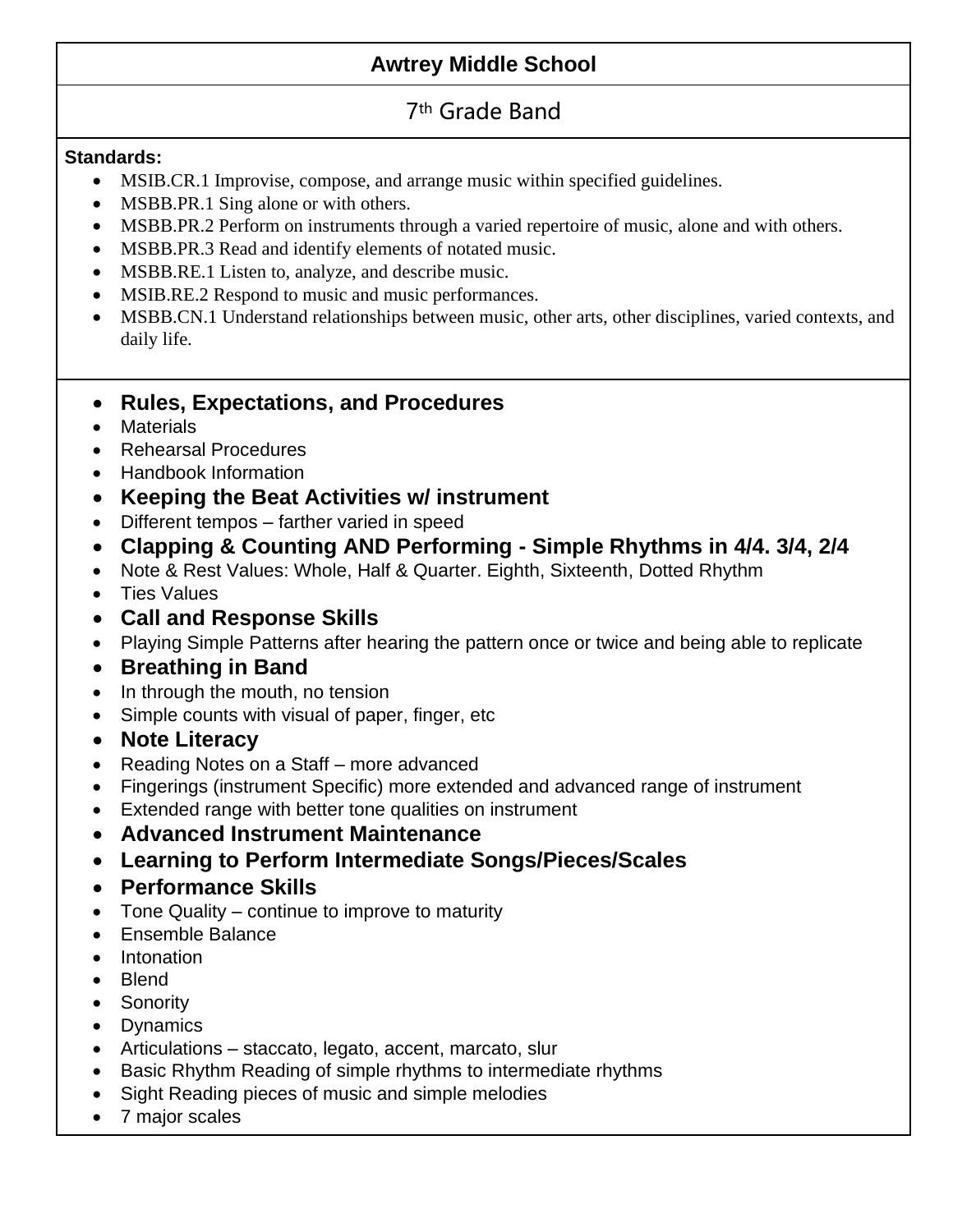### **Awtrey Middle School**

### 8th Grade Band

#### **Standards:**

- MSAB.CR.1 Improvise, compose, and arrange music within specified guidelines.
- MSAB.PR.1 Sing alone or with others.
- MSAB.PR.2 Perform on instruments through a varied repertoire of music, alone and with others.
- MSAB.PR.3 Read and identify elements of notated music.
- MSAB.RE.1 Listen to, analyze, and describe music.
- MSAB.RE.2 Respond to music and music performances.
- MSBB.CN.1 Understand relationships between music, other arts, other disciplines, varied contexts, and daily life.

### • **Rules, Expectations, and Procedures**

- Materials
- Rehearsal Procedures
- Handbook Information
- **Ritardandos, Accelerandos, Fermatas in the middle of the measure**
- Different tempos followed by conductor
- **Performing - Simple Rhythms in 4/4. 3/4, 2/4, 6/8**
- Note & Rest Values: Whole, Half & Quarter. Eighth, Sixteenth, Dotted Rhythm
- Performance at sight of these rhythms, understanding time signatures and error detection
- **Call and Response Skills**
- Playing Simple Patterns after hearing the pattern once or twice and being able to replicate, more advanced
- **Breathing in Band**
- In through the mouth, no tension
- Simple counts with visual of paper, finger, etc
- **Note Literacy**
- Reading Notes on a Staff more advanced
- Fingerings (instrument Specific) more extended and advanced range of instrument
- Extended range with better tone qualities on instrument
- **Advanced Instrument Maintenance**
- **Learning to Perform Intermediate Songs/Pieces/Scales**
- **Performance Skills**
- Tone Quality continue to improve to maturity
- Ensemble Balance
- Intonation
- Blend
- Sonority
- Dynamics
- Articulations staccato, legato, accent, marcato, slur
- Basic Rhythm Reading of simple rhythms to intermediate rhythms
- Sight Reading pieces of music and complexed melodies
- Mixed Meter Sight Reading
- 12 major scales